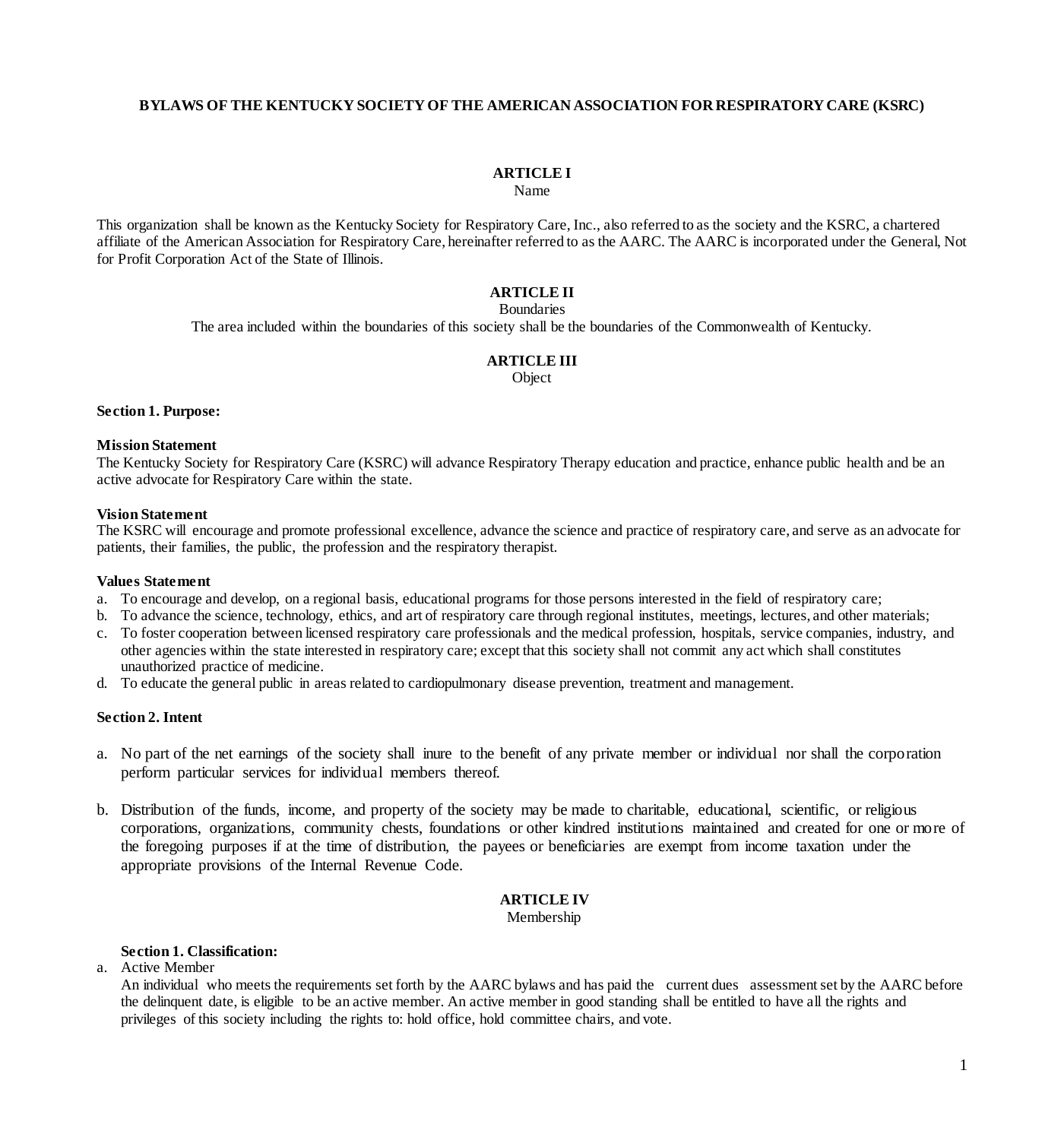## b. Associate Member

An individual is eligible to be an associate member if the individual meets the requirements set forth by the AARC bylaws and has paid the current dues assessment set by the AARC before the delinquent date. Associate members shall have all the rights and privileges of the society except the right to vote, hold office, or chair any standing committee. There shall be the following subclasses of Associate Membership:

## 1. Student Member

An individual is eligible to be a student member if the individual meets the requirements set forth by the AARC bylaws and has paid the current dues assessment set by the AARC. Student Members shall have all the rights and privileges of the society except the rights to vote, hold office or an appointed position.

## 2. Physician Member

An individual is eligible to be a Physician member if the individual meets the requirements set for the by the AARC bylaws and has paid the current dues assessment set by the AARC. The Physician member shall have the same rights and privileges as set forth in the AARC bylaws.

## 3. Industrial Member

An individual is eligible to be an Industrial Member if the individual meets the requirements set forth by the AARC bylaws and has paid the current dues assessment set by the AARC. The Industrial member shall have the same rights and privileges as set forth in the AARC bylaws.

## c. Special Member

## 1. Life Member

The KSRC will recognize any Life Member when so designated by the AARC Board of Directors. Such a member shall have all the rights and privileges as designated by the AARC.

2. Honorary Member

The KSRC will recognize any Honorary Member when so designated by the AARC Board of Directors. Such a member shall have all the rights and privileges as designated by the AARC.

3. General Member

An individual is eligible to be a General Member if the individual meets the requirements set forth in the AARC bylaws and has paid the current dues assessment set by the AARC. The General Member shall have the same rights and privileges as set forth in the AARC bylaws.

### **Section 2. Eligibility:**

An individual is eligible to be a member of this society if the individual is a member of the AARC as specified in the AARC bylaws.

# **ARTICLE V**

### Officers and Representatives

### **Section 1. Officers:**

The officers of the society should be a President, a President-elect, a Secretary, a Treasurer and an Immediate Past-president.

### **Section 2. District Representation/Student Representative:**

- a. Each district should be represented on the Board of Directors by a Senior District Representative and a Junior District Representative.
- b. Students should be represented on the BOD with a minimum of one student for each district.

### **Section 3. Delegation:**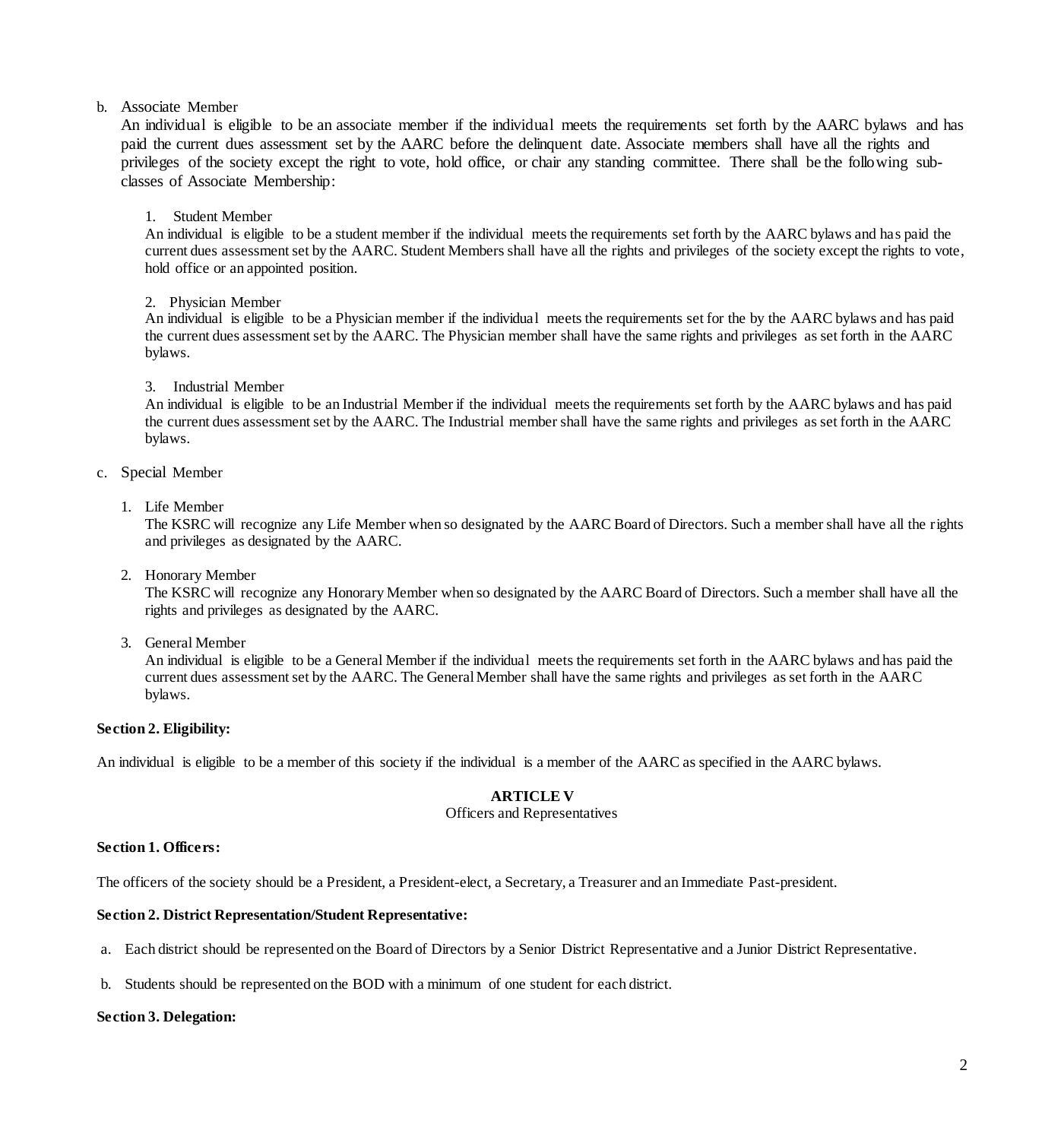The KSRC shall be represented to the AARC House of Delegates by a Delegation, which shall consist of two delegates, one of which may be the President.

## **Section 4. Term of Office**

- a. The term for President shall be for two (2) years. The term of Immediate-Past President shall be for two (2) years. The term of office for the President-Elect shall be for two (2) years.
- b. The term of office for Secretary shall be three (2) years. They shall not serve more than three (3) consecutive terms.
- c. The office of Treasurer shall be for two (2) years. They shall not serve more than three (3) consecutive terms.
- d. The most recently elected member to the District Representatives shall serve a two (2) year term as the Junior District Representative and automatically accedes to the office of Senior District Representative for a two (2) year term.
- e. The term for Student Representative shall be one (1) year. The Student Representative may be reappointed to the Student Representative position as long as they remain in good standing in an accredited Respiratory Care Program.
- f. The most recently elected member to the Delegation shall serve a two (2) year term as the Junior Delegate and automatically accedes to the office of Senior Delegate for a two (2) year term.

# **Section 5. Vacancies in Office:**

- a. In the event of a vacancy in the office of President in his first year, the Past-President shall become President to serve the unexpired term and shall serve the successive term as Past President.
- b. In the event of a vacancy in the office of President in his second year, the President-Elect shall become President to serve the unexpired term and shall serve the successive term as President.
- c. In the event of a vacancy in the office of Senior Delegate, the most recently elected member of the delegation shall accede to the position of Senior Delegate for the remainder of the original term and then serve his/her own full term as Senior Delegate.
- d. The president shall appoint an interim for all vacancies not specified with the approval of the Board of Directors to serve out the remainder of the term. If the remaining term is greater than 12 months a special election should occur.

### **Section 6. Duties of Officers:**

- a. President The President shall be the chief executive officer of the society. The President shall preside at the annual business meeting and all meetings of the Board of Directors; prepare an agenda for the annual business meeting and submit it to the membership not fewer than thirty (30) days prior to such a meeting in accordance with Article VIII of these bylaws; prepare an agenda for each meeting of the Board of Directors and submit it to the members of the board not fewer than fifteen (15) days prior to such meeting; appoint standing and special committees subject to the approval of the Board of Directors; be an ex-officio member of all committees except the Nominations/Elections Committee; and present to the Board of Directors membership an annual report of the society's activities.
- b. President-elect The President-elect shall become acting President and shall assume the duties of the President in the event of the President's absence, resignation, or disability; and shall perform such other duties as shall be assigned by the President or the Board of Directors. The President-elect shall serve as an ex-officio member of all committees, except the Nominations/Elections Committees when in the role of Acting President.
- c. Treasurer The Treasurer shall have charge of all funds and securities of the society; endorsing checks, notes, or other orders for payment of bills, disbursing funds as authorized by the Board of Director in accordance with the adopted budget; and depositing funds as the Board of Directors may designate. The Treasurer shall see that full and accurate accounts are kept, and submit a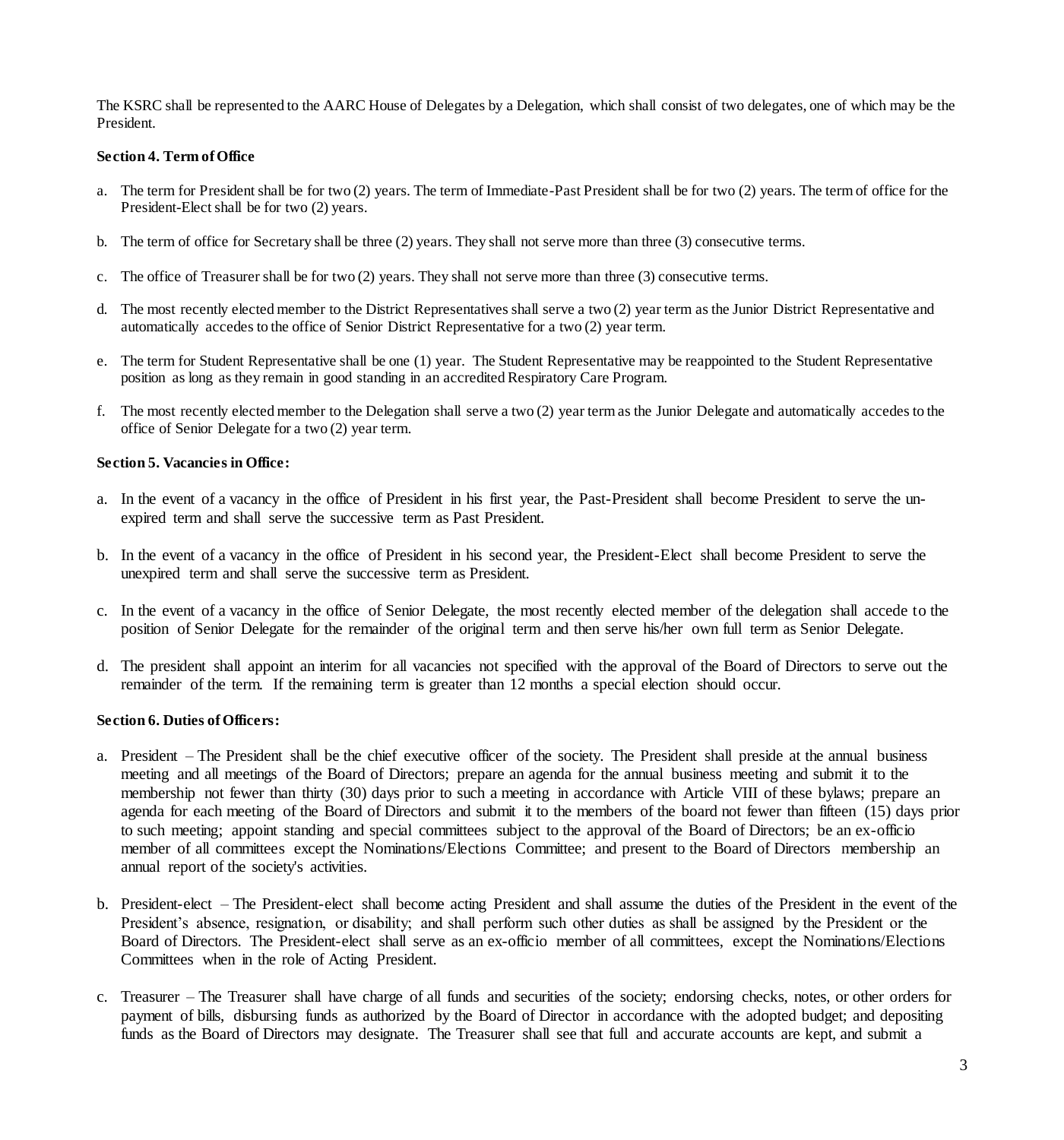written financial report to each meeting of the Board of Directors. At the expense of the society, the Treasurer shall be bonded in an amount determined by the Board of Directors. The Treasurer shall comply with all state regulations required by Articles of Incorporation. The Treasurer shall oversee the preparation of an external annual audit of the Society's finances and shall, annually, file all applicable, Federal, State and Local income tax returns.

- d. Secretary The Secretary shall have charge of keeping the minutes of the Board of Directors meetings, regular business meetings and the annual business meeting, submitting a copy of the minutes of every meeting of the governing bodies and other business of the society to the executive office of the AARC within thirty (30) days following the meeting; executing the general correspondence; and in general, performing all duties as from time to time shall be assigned by the President, or Board of Directors.
- e. Immediate Past-President The Immediate Past-President's specific duties include serving as a resource person for the President; and other duties as assigned by the President or the Board of Directors.
- f. Delegates: The duties of the delegation shall be the same as specified by AARC bylaws.

## **ARTICLE VI**

### Elections

#### **Section 1. Election Committee:**

The Board of Directors shall appoint an Elections Committee chairperson each year at its annual business meeting.

- a. It shall be the duty of the committee to prepare a slate of nominees for the regular and special elections.
- b. Nominations shall remain open at least twenty-five (25) days.
- c. The Chairperson of the committee shall report the slate of nominees to the board of directors for ratification.
- d. No member of the Elections Committee shall be a candidate for an elected office.

#### **Section 2. Nominations**

- a. The Elections Committee shall determine the eligibility of all nominees prior to the name being placed on the ballot.
- b. The Elections Committee shall place in nomination the names of two (2) or more active or life members for each of the offices of the society.
- c. Nominees for District representation must live within the district orders for which they are seeking office.

#### **Section 3. Ballot:**

The Elections Committee must present the slate to the Board of Directors for approval. This should include the candidate's professional qualifications. The Elections Committee shall prepare the ballots, with:

- Provisions for write in votes for each position to be filled.
- The voting deadline date clearly indicated
- a. The committee shall be responsible for preparing, distributing, receiving and verifying all ballots. At least sixty (60) days prior to the Annual Business Meeting, ballots setting forth the slate of candidates shall be made available to Active Members of the society in good standing. Each active member will be allowed to vote only for the representation in the district in which they reside. Voting will close no less than thirty (30) calendar days prior to the Annual Business Meeting. Ballots shall be counted no less than twenty-one (21) calendar days prior to the Annual Business Meeting, the results of the election shall be announced by the committee chairperson at the annual business meeting, the Board of Directors shall consider and approve the results, and the presiding officer shall declare the results of the election.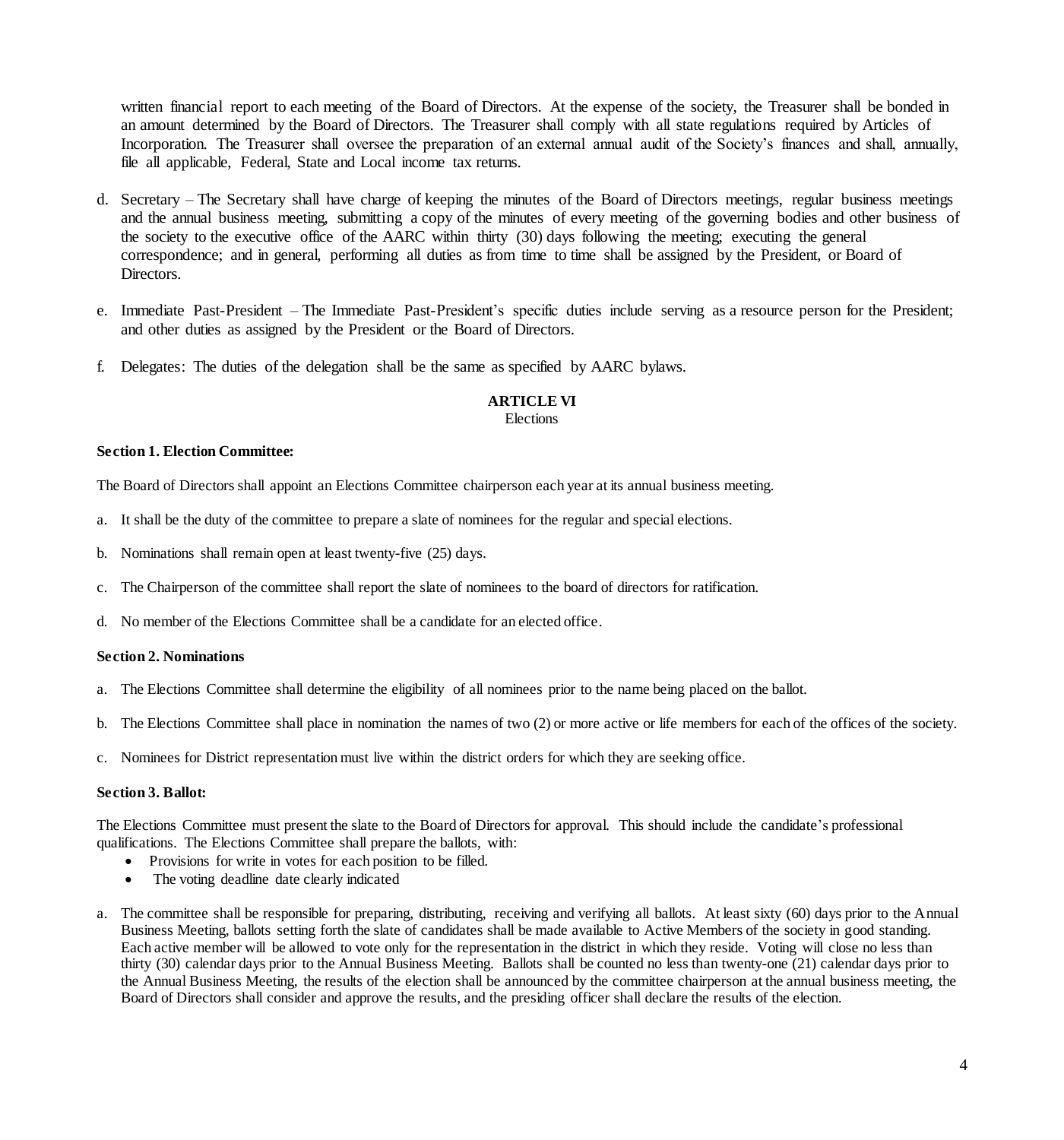- b. In the event the Board of Directors does not approve the results of the election, the presiding officer shall declare the results of the election invalid. In such a case, the election process shall be repeated. In the event the election process is repeated, those persons in elected positions shall remain in their elected positions until the results of the new election have been declared valid and those elected have been installed.
- c. The ballots for special society election shall be distributed to all voting members active or life AARC members of the society in good standing. The results of the election shall be announced at the next Board of Directors meeting, the Board of Directors shall consider and approve the results, and the presiding officer shall declare the results of the election.

### **Section 4. Vote:**

Except in cases of bylaws amendments, the elections shall be by plurality of the votes cast. Lot shall decide a tie vote.

# **ARTICLE VII**

### Board of Directors

### **Section 1. Composition and Powers**:

- a. The governing body of this society shall be vested in a board of active or life members consisting of the Immediate Past-President, President, President-elect, Secretary, Treasurer, Delegation and Senior District Representatives, all of whom shall have a voice and vote. Other members of the board who have voice but not vote are the Junior District Representatives (except in the absence of the Senior District Representative), and the Medical Advisor(s), Student Representative and the Industrial Representative(s).
- b. The Board of Directors may invite individuals to the meetings with the privilege of voice, but not vote.
- c. If any member of the board is charged as being negligent in performing the duties of that office or in exhibiting any conduct deemed prejudicial to the society, the member's name shall be given to the Judicial Committee for investigation and recommendation before the next board meeting. Based on the Judicial Committee's findings, the position may be declared vacant by a 2/3's vote of all the Board of Directors present.

#### **Section 2. Duties**

- a. Supervise all business and activities of the society within the limitations of these bylaws, including but not limited to the budget.
- b. Adopt and rescind standing rules and/or policy and procedure of the society.

### **Section 3. Meetings:**

- a. The Board of Directors shall hold 4 meetings annually, one of which shall be within 30 days prior to the state educational meeting. Attendance can be in person or per electronic means.
- b. Board of Directors meetings shall be for the purpose of receiving reports and other business brought by or to the President.
- c. Special meetings of the Board of Directors shall be called by the President at such times as the business of the society shall require, or upon written request of five percent (5%) of the voting membership of the society. A written request from the membership must be filed with the President or Secretary of the society. Special meetings of the Board of Directors shall only deal with a specific written agenda as filed with the written request. Special meetings can be in person or by electronic means. All outcomes should be recorded into the minutes of the next regularly scheduled Board of Directors meeting.
- d. A majority of the voting Board of Directors shall constitute a quorum at any meeting of the Board.

#### **Section 5. Multiple Office.**

No officer, District Representative, or Delegate shall hold more than one (1) elected position, within the society, simultaneously.

### **ARTICLE VIII**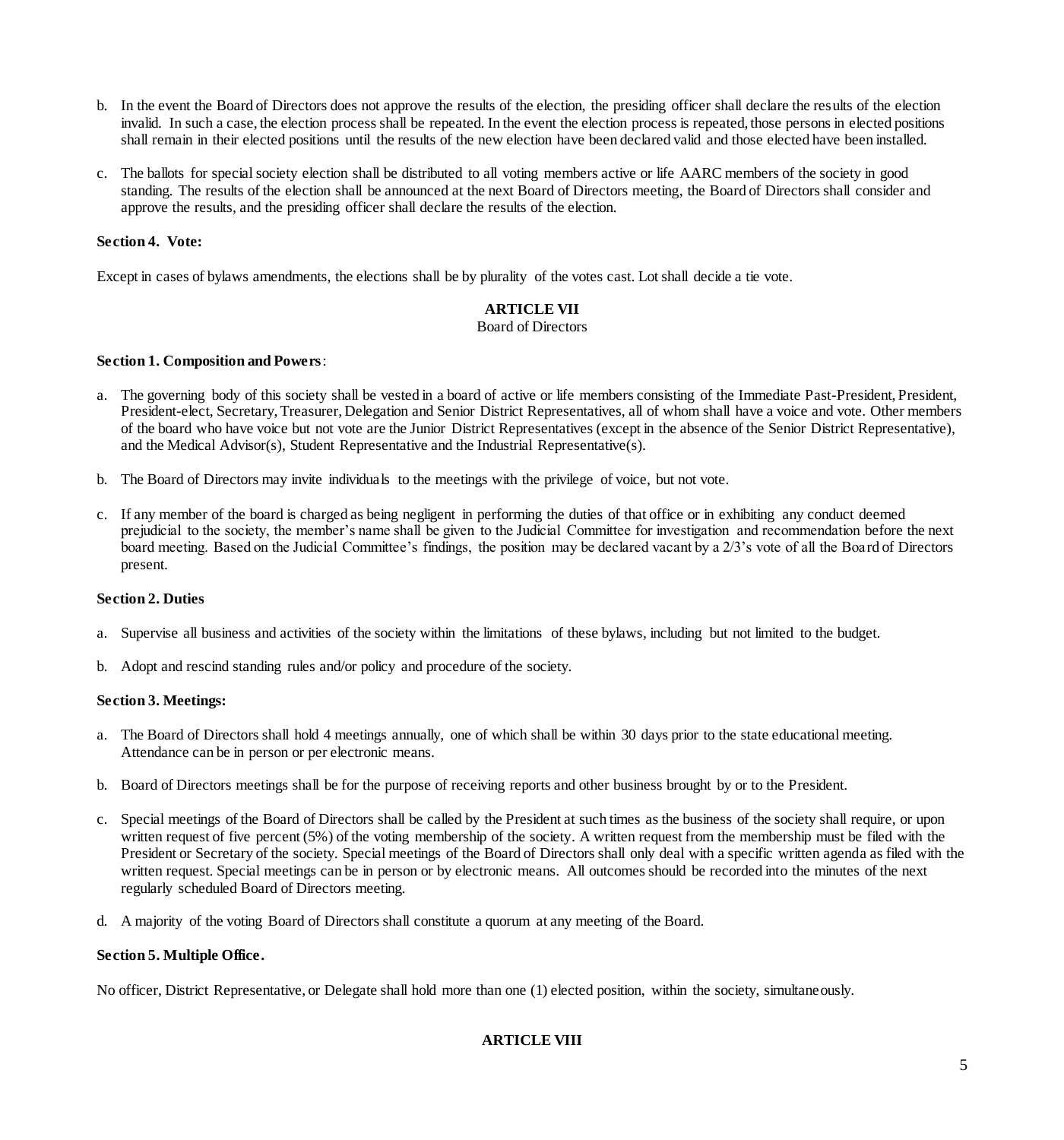#### Annual Business Meeting

### **Section 1. Date and Place:**

The society shall hold the annual business meeting in conjunction with and as a part of the agenda of the annual state educational meeting, which shall be held in the third or fourth quarter. The time and place of the annual business meeting shall be decided and announced in advance by the Board of Directors.

### **Section 2. Purpose:**

The annual business meeting shall be for the purpose of receiving reports of officers and committees, announcing the results of elections, and conducting other business brought by or to the President. Additionally, the President-elect shall announce committee chairpersons and committee charges for the coming year, announce the tentative dates and locations of the coming year's Board of Directors' meetings and the tentative date, place and time of the coming year's annual business meeting.

### **Section 3. Notification:**

Written notice of the time and place and agenda of the annual business meeting shall be sent to all members of the society not fewer than thirty (30) days prior to the meeting.

## **ARTICLE IX**

### **Committees**

## **Section 1. Standing Committees:**

The following are Standing Committees of the KSRC;

- a) Executive & Finance
- b) Finance Bylaws
- c) District Affairs
- d) Program
- e) Governmental Affairs
- f) Judicial
- g) Strategic Planning
- h) Membership
- i) Elections
- j) Publications/Public Relations
- k) Education

.

Except for the Elections, Bylaws and Executive and Finance Committees, the President shall appoint the chairperson to serve for a term of two (2) years.

### **Section 2. Committee Chairperson's Duties:**

- a. Except those committees in which membership is defined, committee chairpersons shall appoint committee members. If the chairperson is unable to determine membership the President may assist with appointment of committee members.
- b. The chairperson of each committee shall establish regular meetings at a minimum of one per quarter
- c. All Committee reports shall be made in writing and submitted to the President and the Secretary of the society one week prior to the Board of Directors quarterly meetings.
- d. Non-members or physician members may be appointed as consultants to committees

### **Section 3. Duties of Committees:**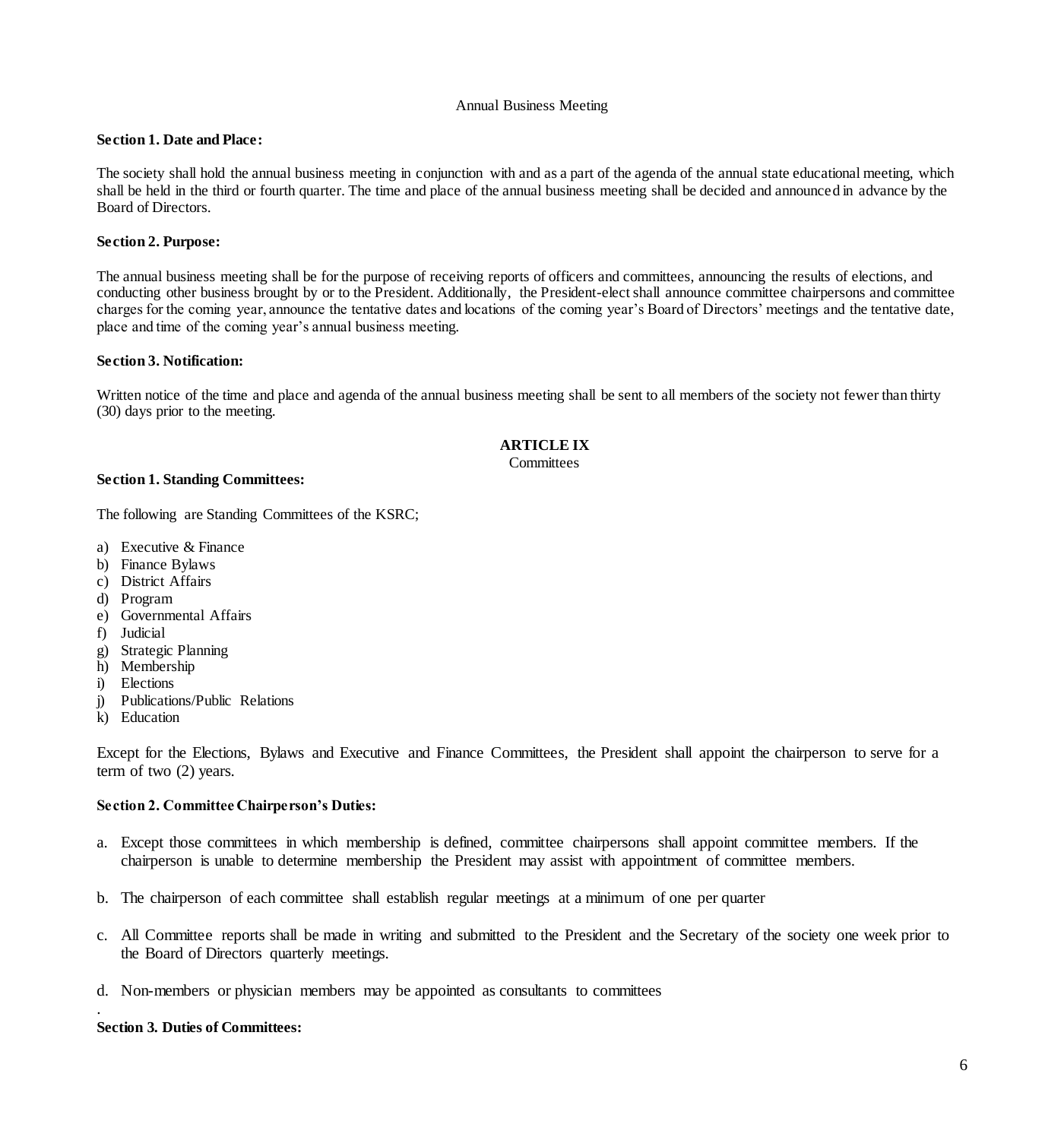## a. Executive & Finance

- 1. The Executive Committee & Finance shall consist of the Immediate Past-President, President, President-elect, Delegate(s), Secretary and Treasurer. The Medical Advisor shall act as a consultant for the committee.
- 2. The committee shall have the power to act for the Board of Directors between meetings and such action shall be subject to ratification by the board at its next scheduled meeting.
- 3. This committee shall submit an annual budget for approval by the board at the first meeting of the new fiscal year.
- 4. This committee shall also be responsible for receiving and reviewing audits of KSRC finances as prepared by an external auditor and overseen by the Treasurer.

## b. Bylaws

- 1. The Board of Directors shall appoint a member for a three (3) year term.
- 2. This committee will have a minimum of three members.
- 3. The chairperson of this committee shall be the member serving his/her third year on the committee. In the case of inability of the third year member to serve as chair person, the President will appoint a chair.
- 4. At least one (1) member of the committee must be a current or past member of the Executive Committee.
- 5. The committee shall review the by-laws every two years and as requested by the AARC.

### c. District Affairs

- 1. This committee shall consist of at least one (1) member for each district.
- 2. This committee shall engage members in their district by collaborating and sharing best practices.

### d. Program

- 1. This committee shall be responsible for providing educational opportunities at the state level for membership.
- 2. This committee shall serve as a resource for the development of educational opportunities for the district.
- 3. The Medical Advisor(s) or designee shall be a consultant member of this committee.
- e. Governmental Affairs

1. This committee shall be responsible for monitoring legislation impacting the practice of respiratory care and issues that impact cardiopulmonary disease.

2.This committee shall communicate such changes to the membership.

3. Promote partnerships with interested stakeholders to improve cardiopulmonary health, prevent cardiopulmonary disease, and identify and maximize the care of patients with chronic disease.

### f. Judicial

- 1. This committee shall consist of members from the board of directors or previous society officers.
- 2. Via due process, this committee shall review formal, written complaints against any society member charged with any violation of the society bylaws, or Articles of Incorporation, or with any conduct deemed detrimental to the society or AARC.
- 3. The Committee shall report a member to the Judicial Committee of the AARC for consideration.
- 4. Complaints or inquires may be referred to this committee by the Judicial Committee of the AARC.
- g. Strategic Planning

This committee shall be responsible for updating the long-range plan and submitting its recommendations to the board of directors bi-annually.

## h. Membership:

1. This committee shall consist of the society's Delegation and at least one (1) other member.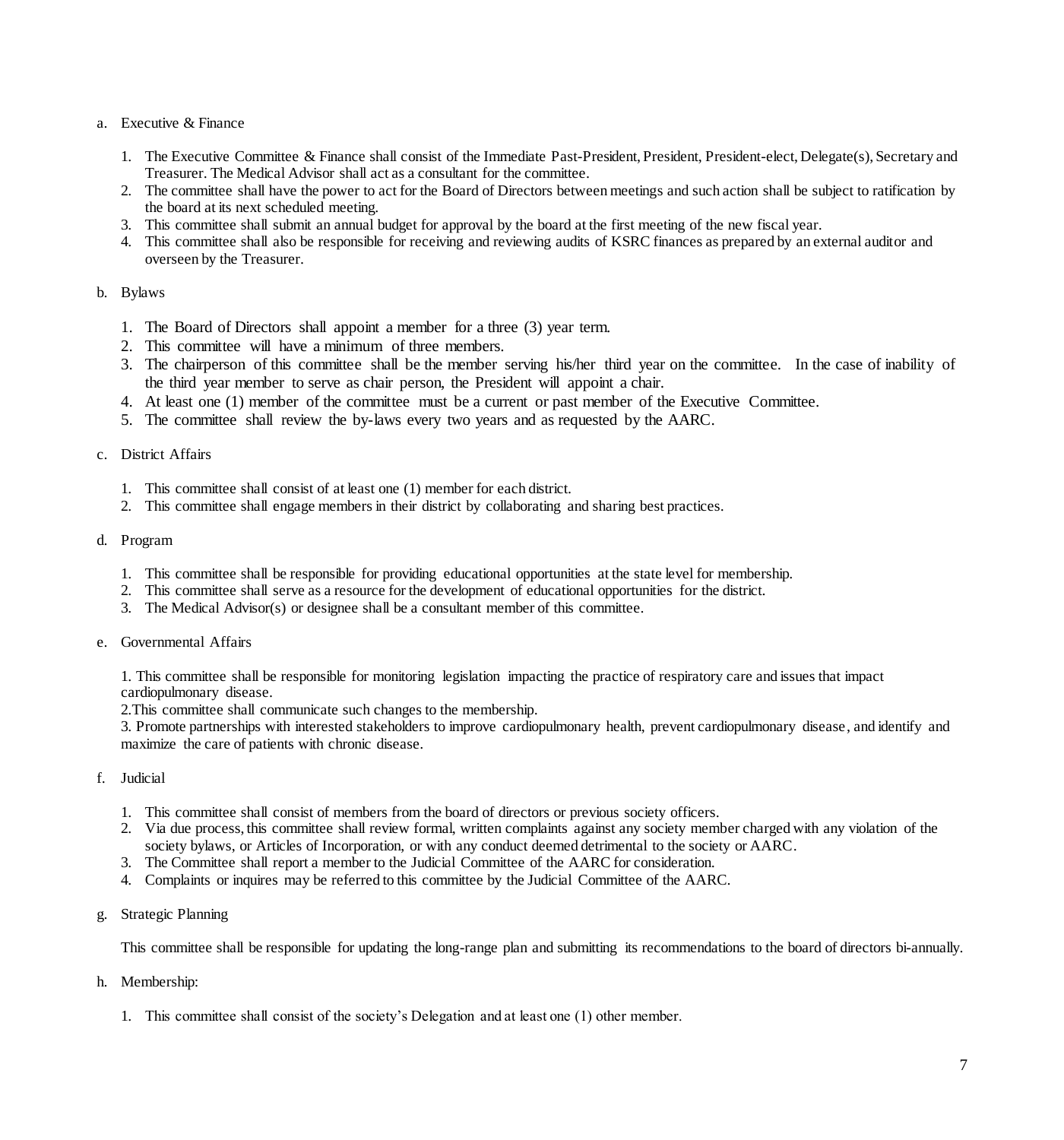- 2. The committee shall receive, process, and distribute membership lists, and develop and implement plans to keep and enhance membership.
- 3. The committee will report to the Membership Committee of the AARC all required information
- i. Elections

This committee shall be responsible for all activities Article outlined in Article VI of this document.

j. Publications/Public Relations

This committee is responsible for communication with the society in ways that can include print and electronic means to promote the vision and mission.

### **Section 4. Special Committees and Other Appointments:**

- a. Special Committees may be appointed by the President, subject to the approval of the Board of Directors.
- b. Representatives to external organizations shall be appointed by the President with the approval of the Board of Directors. The term of appointment shall be for one (1) year or as designated by the external organization.

## **ARTICLE X District Organization**

### **Section 1. District Boundaries**

This society shall be subdivided into geographic districts as deemed appropriate by the Board of Directors.

### **Section 2. District Representative**

Each District should be represented by a Senior and Junior Representative

### **Section 3. Activities:**

Each district shall be encouraged to expand the membership and to develop activities as is consistent with the Articles of Incorporation and these bylaws.

### **Section 4. Responsibilities of the District Representatives:**

- a. Represent the district from which elected
- b. Submit a written report at least fifteen (15) days prior to each Board of Directors meeting, relating to the activities in their district.
- c. Should conduct at least two (2) district meetings per year.
- d. Report to the appropriate committees all activities prior to their occurrence.

### **Section 5. District Admission Requirements:**

- a. Ten (10) or more active or life members of the society may become a District subject to ratification by the Board of Directors.
- b. The formal application shall be sent to the society's President and shall consist of the names of the elected Senior and Junior District Representatives, membership, presider of the organizational meeting, and a letter from the elected representatives accepting the duties of the office responsibilities.

## **Section 6. District Dissolution:**